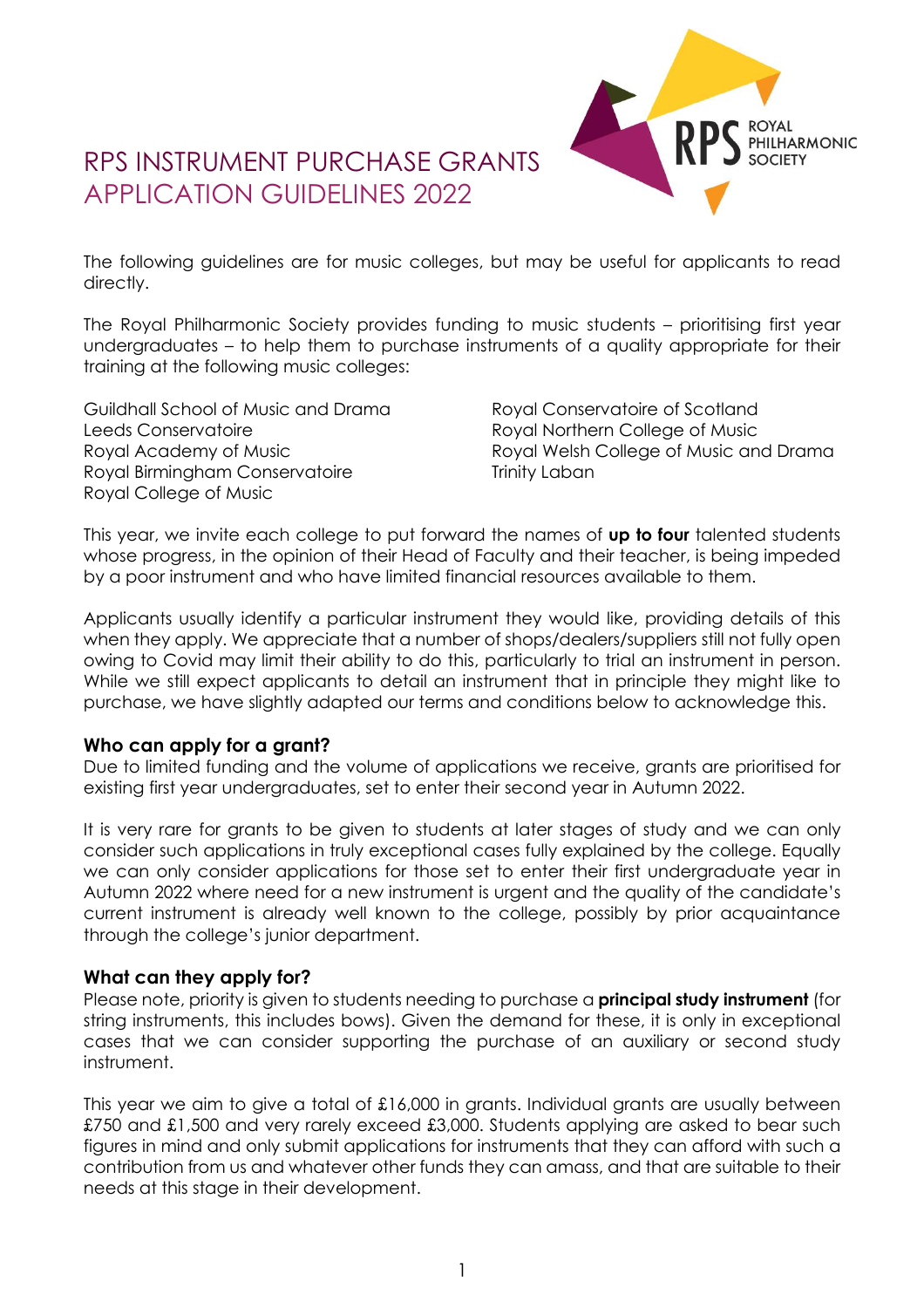We regret applications for keyboard instruments cannot be considered.

### **What is required to apply?**

Each college must take the lead in collating and submitting applications. We cannot accept applications directly from students. Due to limited funding, each college should put forward no more than four students for consideration. It is entirely at the discretion of each college how they invite or select applications from students to submit.

### **Application form**

Each student applying should complete a copy of our application form sent to colleges. Please ensure you have the up-to-date 2022 form with this year at the top. The form should be completed by the student themselves, not by parents, guardians, college staff or others. They should type their answers into the form on a computer (not write answers by hand) and return their completed and saved file to the college.

Both the student and college should ensure the application form is completed fully before submitting it to us. The panel will not be able to assess applications which are incomplete or missing key information.

The college should bind each individual's application form, followed by their page of references (as detailed below) into one PDF per applicant. This can be done using a free online merging tool such as [www.pdfmerge.com.](https://www.pdfmerge.com/) The PDF should be labelled as follows:

RPS IPG Applicant's forename and surname

Individual applications not bound and submitted in this way will not be accepted.

### **References**

The college should gather references from the applicant's instrumental teacher and Head of Faculty. These should be individualised, and reference the student's ability and specific need for a new instrument. Referees should ideally endorse/comment on the particular instrument the student wishes to purchase and what benefit it will have. A general reference without this is unlikely to help the applicant's cause and will directly affect their chance of being selected.

Both references should be submitted on one side of A4 with the name and role of each referee clearly stated. A signature for these is not required. The references should then be bound into one PDF with the application form as detailed above.

If for any reason, one or more of the references cannot be included in this way, you or the applicant should email us at *[admin@philharmonicsociety.uk](http://admin@philharmonicsociety.uk)* to let us know, well in advance of our closing date of 2pm on Friday 25 March 2022.

For your ease, we no longer require a formal reference or approval from the Principal.

### **When is the closing date?**

The college must send completed application forms (each bound as an individual PDF with the student's references) to [admin@philharmonicsociety.uk](http://admin@philharmonicsociety.uk) no later than **2pm on Friday 25 March 2022**.

### **Terms and Conditions**

On receipt of all applications, we assemble a panel comprising select members of the RPS Board and Council and external experts to review them.